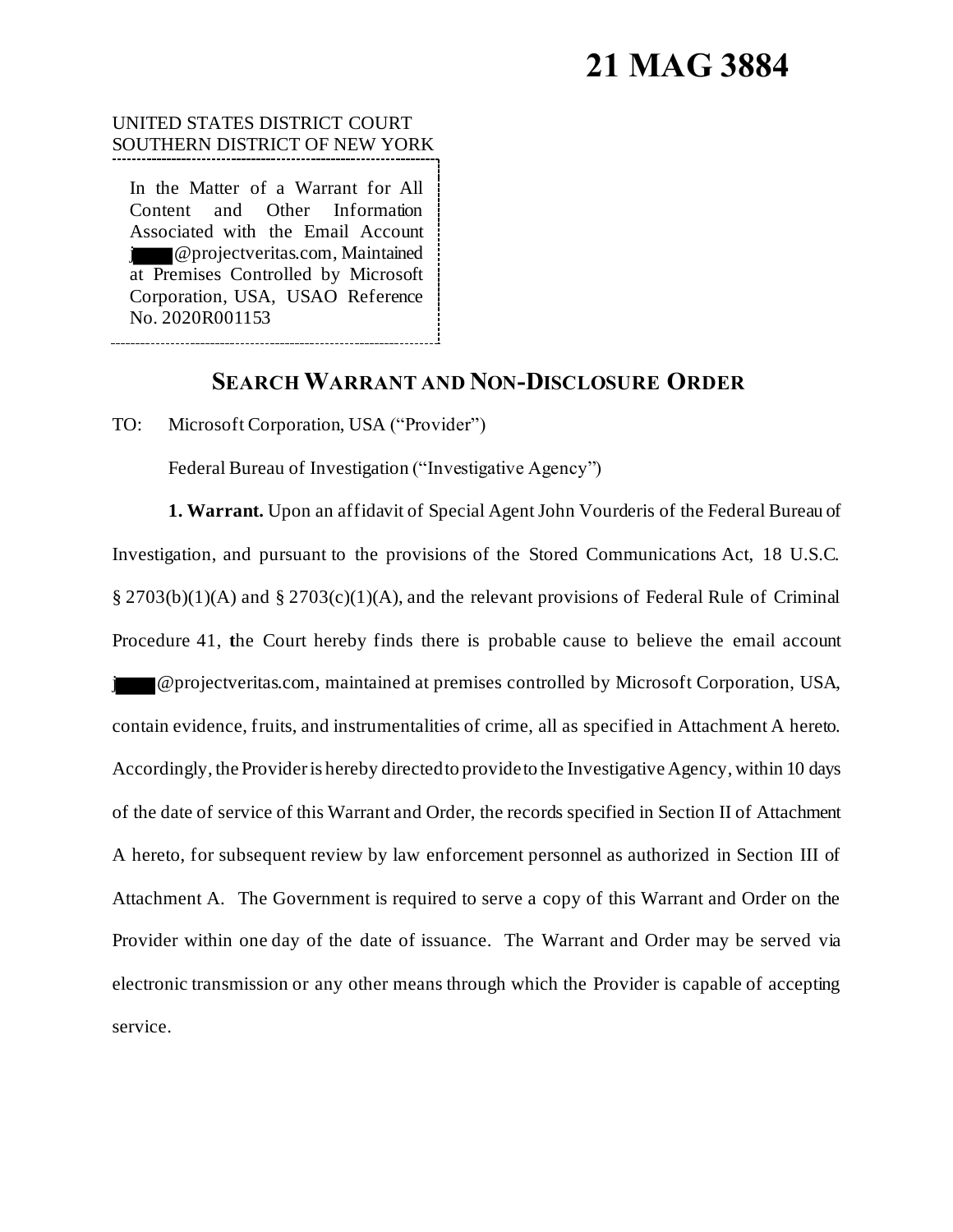**2. Non-Disclosure Order.** Pursuant to 18 U.S.C. § 2705(b), the Court finds that there is reason to believe that notification of the existence of this warrant will result in destruction of or tampering with evidence, or otherwise will seriously jeopardize an ongoing investigation. Accordingly, it is hereby ordered that the Provider shall not disclose the existence of this Warrant and Order to the listed subscriber or to any other person for a period of one year from the date of this Order, subject to extension upon application to the Court if necessary, except that Provider may disclose this Warrant and Order to an attorney for Provider for the purpose of receiving legal advice.

**3. Sealing.** It is further ordered that this Warrant and Order, and the Affidavit upon which it was issued, be filed under seal, except that the Government may without further order of this Court serve the Warrant and Order on the Provider; provide copies of the Affidavit or Warrant and Order as need be to personnel assisting the Government in the investigation and prosecution of this matter; and disclose these materials as necessary to comply with discovery and disclosure obligations in any prosecutions related to this matter.

Dated: New York, New York

 $4/9/2021$   $1/3.m.$ 

4/9/2021 7:17 a.m.

Date Issued Time Issued

 $\Delta t$ unt I. aan

UNITED STATES MAGISTRATE JUDGE Southern District of New York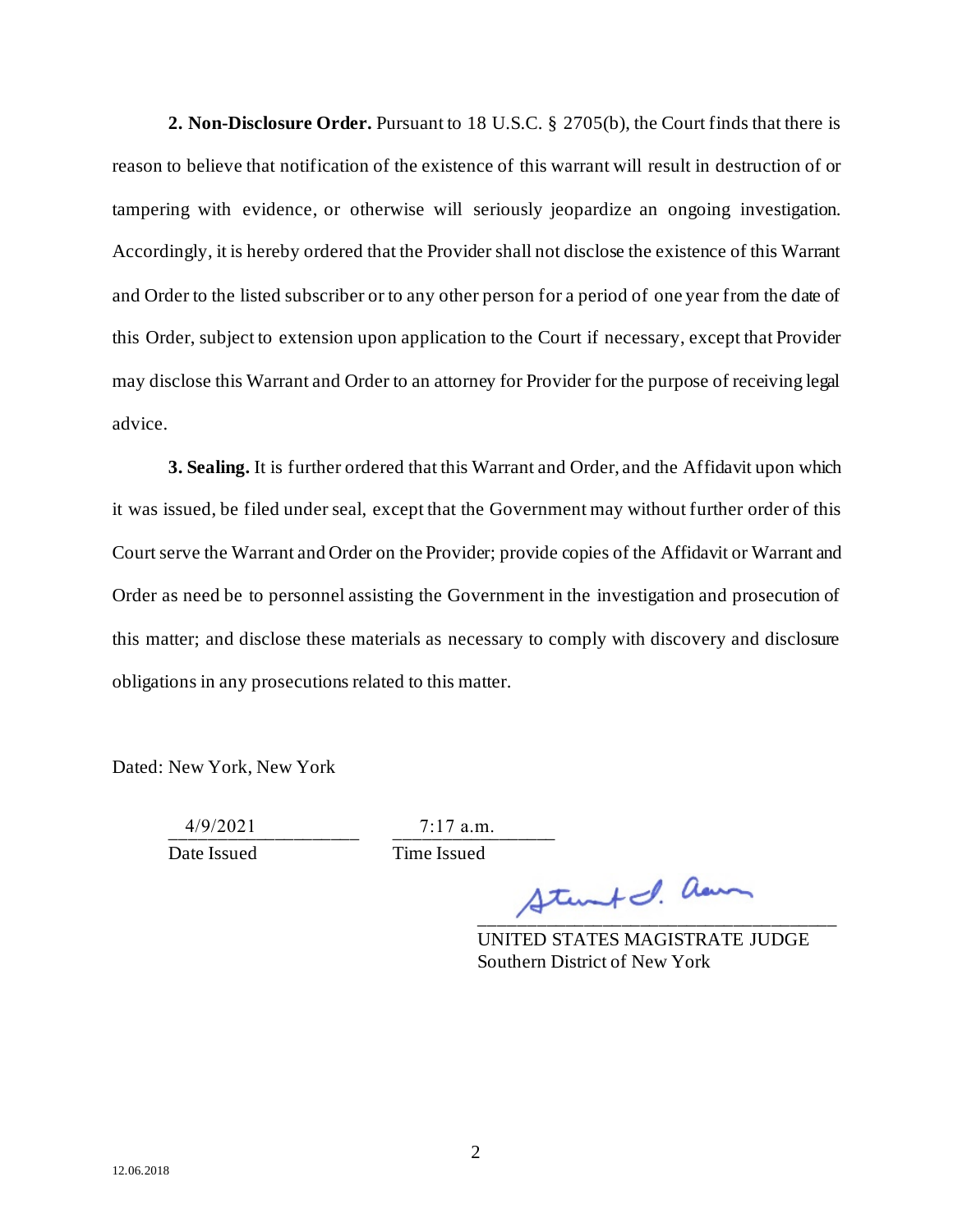#### **Attachment A**

## **I. Subject Account and Execution of Warrant**

This warrant is directed to Microsoft Corporation, USA (the "Provider"), which is headquartered at 1 Microsoft Way, Redmond, Washington 98052, and applies to all content and other information within the Provider's possession, custody, or control associated with the email account **i** @projectveritas.com (the "Subject Account").

A law enforcement officer will serve this warrant by transmitting it via email or another appropriate manner to the Provider. The Provider is directed to produce to the law enforcement officer an electronic copy of the information specified in Section II below. Upon receipt of the production, law enforcement personnel will review the information for items falling within the categories specified in Section III below.

## **II. Information to be Produced by the Provider**

To the extent within the Provider's possession, custody, or control, the Provider is directed to produce the following information associated with the Subject Accounts:

a. *Email content.* All emails sent to or from, stored in draft form in, or otherwise associated with the Subject Account, including all message content, attachments, and header information (specifically including the source and destination addresses associated with each email, the date and time at which each email was sent, and the size and length of each email) limited to items sent, received, or created between September 1, 2020, and December 1, 2020, inclusive;

b. *Address book information*. All address book, contact list, or similar information associated with the Subject Account.

c. *Subscriber and payment information*. All subscriber and payment information regarding the Subject Account, including but not limited to name, username, address, telephone